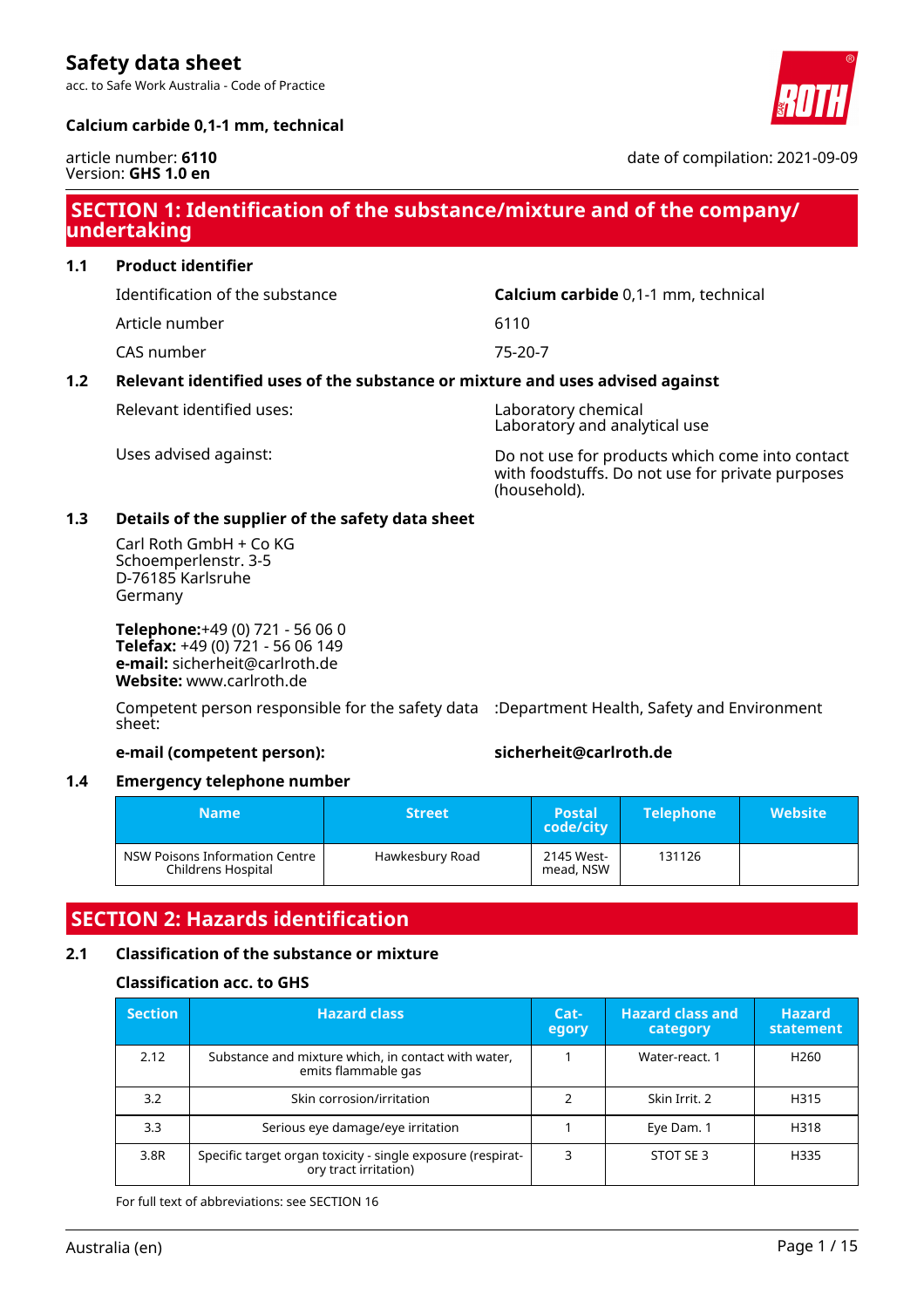acc. to Safe Work Australia - Code of Practice

## **Calcium carbide 0,1-1 mm, technical**

## article number: **6110**



# **The most important adverse physicochemical, human health and environmental effects**

In contact with water releases flammable gases which may ignite spontaneously.

**2.2 Label elements**

**Labelling**

**Signal word Danger**

## **Pictograms**



## **Hazard statements**

| H <sub>260</sub> | In contact with water releases flammable gases, which may ignite spontan-<br>eously |
|------------------|-------------------------------------------------------------------------------------|
| H <sub>315</sub> | Causes skin irritation                                                              |
| H318             | Causes serious eye damage                                                           |
| H335             | May cause respiratory irritation                                                    |
|                  |                                                                                     |

## **Precautionary statements**

## **Precautionary statements - prevention**

P231+P232 Handle and store contents under inert gas. Protect from moisture

## **Precautionary statements - response**

| P302+P335+P334 | IF ON SKIN: Brush off loose particles from skin. Immerse in cool water or wrap in<br>wet bandages |
|----------------|---------------------------------------------------------------------------------------------------|
| P302+P352      | IF ON SKIN: Wash with plenty of soap and water                                                    |
| P305+P351+P338 | IF IN EYES: Rinse cautiously with water for several minutes. Remove contact                       |
|                | lenses, if present and easy to do. Continue rinsing                                               |
| P370+P378      | In case of fire: Use sand, carbon dioxide or powder extinguisher for extinction                   |

#### **Precautionary statements - storage**

P403+P233 Store in a well-ventilated place. Keep container tightly closed

## **2.3 Other hazards**

## **Results of PBT and vPvB assessment**

According to the results of its assessment, this substance is not a PBT or a vPvB.

## **SECTION 3: Composition/information on ingredients**

## **3.1 Substances**

| Name of substance | Calcium carbide        |
|-------------------|------------------------|
| Molecular formula | C <sub>2</sub> Ca      |
| Molar mass        | 64.1 $9/_{\text{mol}}$ |
| CAS No            | 75-20-7                |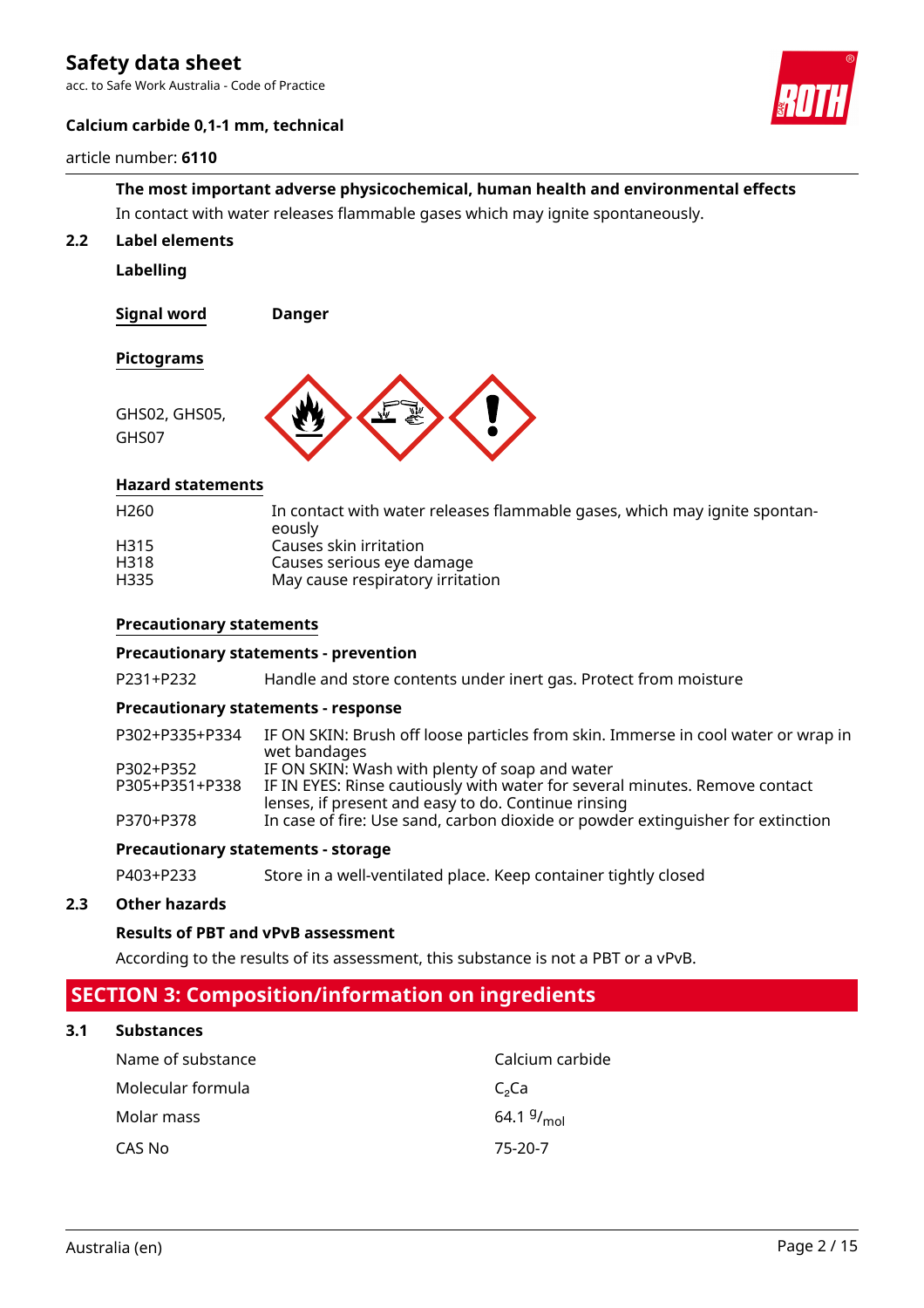acc. to Safe Work Australia - Code of Practice



## **Calcium carbide 0,1-1 mm, technical**

article number: **6110**

| Impurities and additives, classification acc. to GHS |                     |           |                                                               |                   |  |  |
|------------------------------------------------------|---------------------|-----------|---------------------------------------------------------------|-------------------|--|--|
| Name of substance                                    | <b>Identifier</b>   | Wt%       | <b>Classification acc. to</b><br><b>GHS</b>                   | <b>Pictograms</b> |  |  |
| Calcium oxide                                        | CAS No<br>1305-78-8 | $14 - 18$ | Skin Irrit. 2 / H315<br>Eye Dam. 1 / H318<br>STOT SE 3 / H335 |                   |  |  |

For full text of abbreviations: see SECTION 16

## **SECTION 4: First aid measures**

#### **4.1 Description of first aid measures**



#### **General notes**

Take off contaminated clothing.

#### **Following inhalation**

Provide fresh air. In all cases of doubt, or when symptoms persist, seek medical advice.

#### **Following skin contact**

Rinse skin with water/shower. In case of skin irritation, consult a physician.

#### **Following eye contact**

In case of contact with eyes flush immediately with plenty of flowing water for 10 to 15 minutes holding eyelids apart and consult an ophthalmologist.

## **Following ingestion**

Rinse mouth. Call a doctor if you feel unwell.

## **4.2 Most important symptoms and effects, both acute and delayed**

Risk of blindness, Risk of serious damage to eyes, Irritation, Cough, Dyspnoea

## **4.3 Indication of any immediate medical attention and special treatment needed**

none

## **SECTION 5: Firefighting measures**

#### **5.1 Extinguishing media**



## **Suitable extinguishing media**

co-ordinate firefighting measures to the fire surroundings dry extinguishing powder, D-powder, dry sand

#### **Unsuitable extinguishing media**

water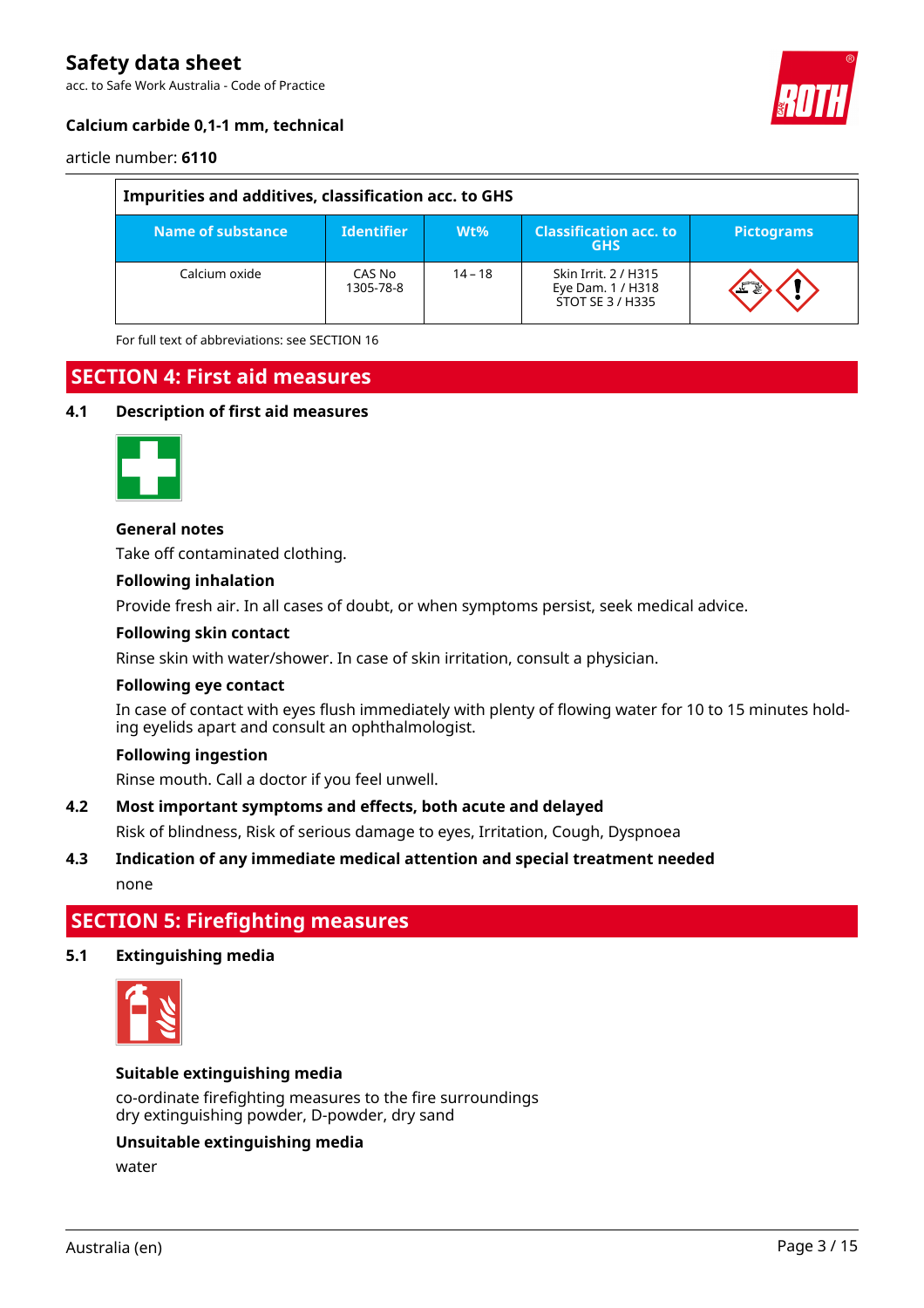acc. to Safe Work Australia - Code of Practice



## **Calcium carbide 0,1-1 mm, technical**

article number: **6110**

### **5.2 Special hazards arising from the substance or mixture**

Product may release hydrogen gas. Increased storage temperatures will accelerate this process. Water-reactive (in contact with water releases flammable gases). Non-combustible.

### **Hazardous combustion products**

In case of fire may be liberated: Carbon monoxide (CO), Carbon dioxide (CO₂)

#### **5.3 Advice for firefighters**

In case of fire and/or explosion do not breathe fumes. Fight fire with normal precautions from a reasonable distance. Wear self-contained breathing apparatus.

## **SECTION 6: Accidental release measures**

#### **6.1 Personal precautions, protective equipment and emergency procedures**



#### **For non-emergency personnel**

Use personal protective equipment as required. Avoid contact with skin, eyes and clothes. Do not breathe dust.

## **6.2 Environmental precautions**

Keep away from drains, surface and ground water.

### **6.3 Methods and material for containment and cleaning up**

#### **Advice on how to contain a spill**

Covering of drains. Take up mechanically.

#### **Advice on how to clean up a spill**

Take up mechanically. Control of dust. Take up carefully when dry.

### **Other information relating to spills and releases**

Place in appropriate containers for disposal. Ventilate affected area.

### **6.4 Reference to other sections**

Hazardous combustion products: see section 5. Personal protective equipment: see section 8. Incompatible materials: see section 10. Disposal considerations: see section 13.

## **SECTION 7: Handling and storage**

## **7.1 Precautions for safe handling**

Provision of sufficient ventilation. Avoid dust formation.

### **Measures to prevent fire as well as aerosol and dust generation**

Removal of dust deposits.

#### **Advice on general occupational hygiene**

Wash hands before breaks and after work. Keep away from food, drink and animal feedingstuffs. When using do not smoke.

## **7.2 Conditions for safe storage, including any incompatibilities**

Store in a dry place. Keep container tightly closed. Keep under inert gas.

## **Incompatible substances or mixtures**

Observe hints for combined storage. Do not allow contact with water.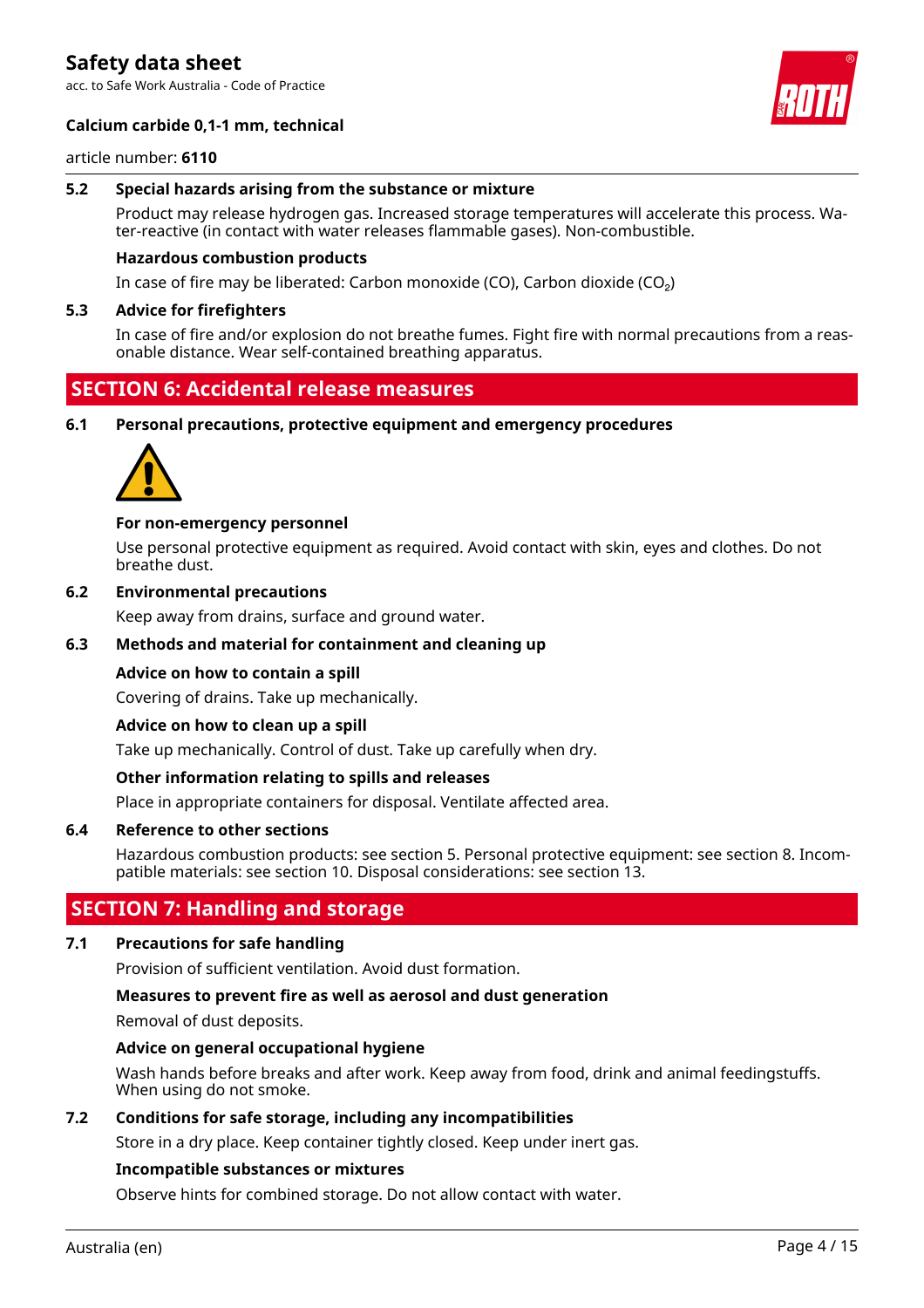acc. to Safe Work Australia - Code of Practice

## **Calcium carbide 0,1-1 mm, technical**

article number: **6110**

## **Evaporative conditions**

Keep container tightly closed and in a well-ventilated place.

**Protect against external exposure, such as**

humidity

## **Consideration of other advice:**

## **Ventilation requirements**

Use local and general ventilation.

## **Specific designs for storage rooms or vessels**

Recommended storage temperature: 15 – 25 °C

## **7.3 Specific end use(s)**

No information available.

## **SECTION 8: Exposure controls/personal protection**

## **8.1 Control parameters**

## **National limit values**

## **Occupational exposure limit values (Workplace Exposure Limits)**

Data are not available.

| <b>Relevant DNELs of components of the mixture</b> |               |               |                            |                                                 |                   |                              |  |  |
|----------------------------------------------------|---------------|---------------|----------------------------|-------------------------------------------------|-------------------|------------------------------|--|--|
| Name of sub-<br><b>stance</b>                      | <b>CAS No</b> | End-<br>point | <b>Threshol</b><br>d level | <b>Protection</b><br>goal, route of<br>exposure | Used in           | <b>Exposure time</b>         |  |  |
| Calcium oxide                                      | 1305-78-8     | <b>DNEL</b>   | 1 mg/m $3$                 | human, inhalat-<br>ory                          | worker (industry) | chronic - local ef-<br>fects |  |  |
| Calcium oxide                                      | 1305-78-8     | <b>DNEL</b>   | $4 \text{ mg/m}^3$         | human, inhalat-<br>ory                          | worker (industry) | acute - local ef-<br>fects   |  |  |

## **Relevant PNECs of components of the mixture**

| Name of sub-<br>stance | <b>CAS No</b> | End-<br>point | <b>Threshol</b><br>d level | <b>Organism</b>            | <b>Environmental</b><br><b>compartment</b> | <b>Exposure time</b>            |
|------------------------|---------------|---------------|----------------------------|----------------------------|--------------------------------------------|---------------------------------|
| Calcium oxide          | 1305-78-8     | <b>PNEC</b>   | $0.37 \frac{mg}{l}$        | aquatic organ-<br>isms     | freshwater                                 | short-term (single<br>instance) |
| Calcium oxide          | 1305-78-8     | <b>PNEC</b>   | $0.24 \text{ mg}/1$        | aquatic organ-<br>isms     | marine water                               | short-term (single<br>instance) |
| Calcium oxide          | 1305-78-8     | <b>PNEC</b>   | $2.27 \frac{mg}{l}$        | aquatic organ-<br>isms     | sewage treatment<br>plant (STP)            | short-term (single<br>instance) |
| Calcium oxide          | 1305-78-8     | <b>PNEC</b>   | $817.4 \text{ mg}$<br>kq   | terrestrial organ-<br>isms | soil                                       | short-term (single<br>instance) |

## **8.2 Exposure controls**

**Individual protection measures (personal protective equipment)**

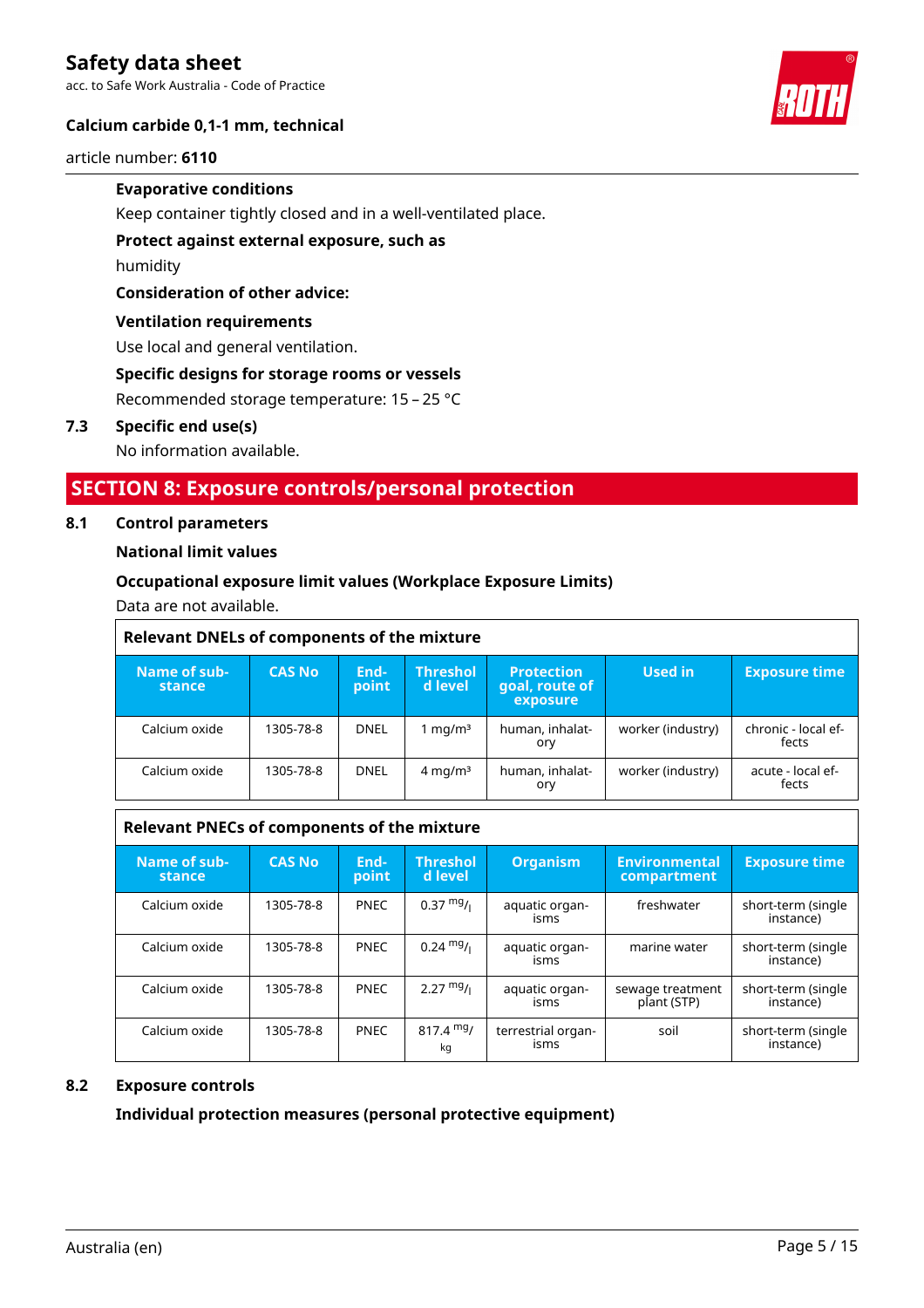acc. to Safe Work Australia - Code of Practice

## **Calcium carbide 0,1-1 mm, technical**

article number: **6110**

#### **Eye/face protection**



Use safety goggle with side protection.

**Skin protection**



## **• hand protection**

Wear suitable gloves. Chemical protection gloves are suitable, which are tested according to EN 374. For special purposes, it is recommended to check the resistance to chemicals of the protective gloves mentioned above together with the supplier of these gloves. The times are approximate values from measurements at 22 ° C and permanent contact. Increased temperatures due to heated substances, body heat etc. and a reduction of the effective layer thickness by stretching can lead to a considerable reduction of the breakthrough time. If in doubt, contact manufacturer. At an approx. 1.5 times larger / smaller layer thickness, the respective breakthrough time is doubled / halved. The data apply only to the pure substance. When transferred to substance mixtures, they may only be considered as a guide.

## **• type of material**

NBR (Nitrile rubber)

## **• material thickness**

>0,11 mm

## **• breakthrough times of the glove material**

>480 minutes (permeation: level 6)

## **• other protection measures**

Take recovery periods for skin regeneration. Preventive skin protection (barrier creams/ointments) is recommended.

## **Respiratory protection**



Respiratory protection necessary at: Dust formation. Particulate filter device (EN 143). P2 (filters at least 94 % of airborne particles, colour code: White).

## **Environmental exposure controls**

Keep away from drains, surface and ground water.

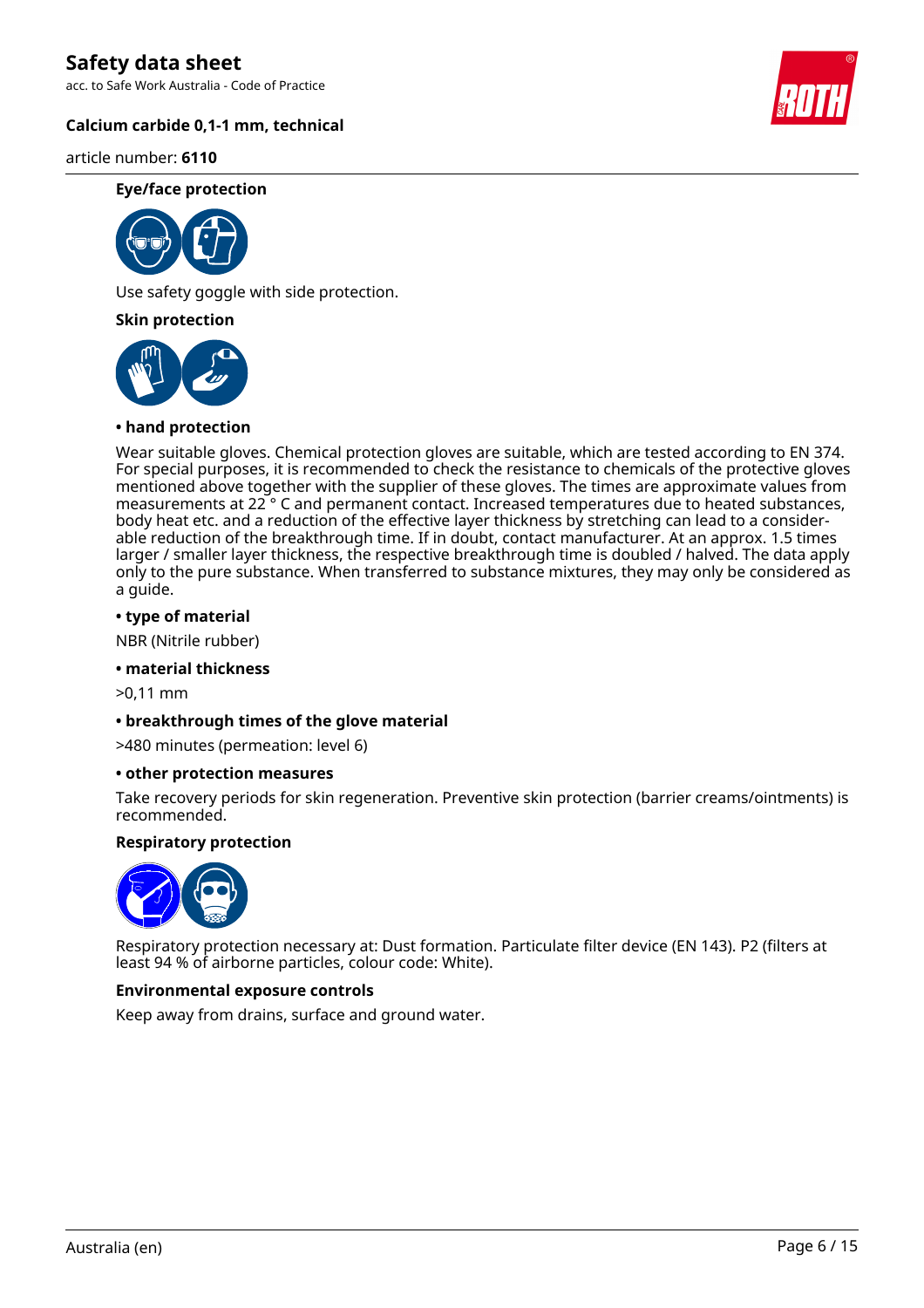acc. to Safe Work Australia - Code of Practice



## **Calcium carbide 0,1-1 mm, technical**

## article number: **6110**

## **SECTION 9: Physical and chemical properties**

| 9.1 | Information on basic physical and chemical properties       |                                                                                                         |  |  |  |  |
|-----|-------------------------------------------------------------|---------------------------------------------------------------------------------------------------------|--|--|--|--|
|     | Physical state                                              | solid                                                                                                   |  |  |  |  |
|     | Colour                                                      | dark grey - dark brown                                                                                  |  |  |  |  |
|     | Odour                                                       | characteristic                                                                                          |  |  |  |  |
|     | Melting point/freezing point                                | 2,300 °C (ECHA)                                                                                         |  |  |  |  |
|     | Boiling point or initial boiling point and boiling<br>range | not determined                                                                                          |  |  |  |  |
|     | Flammability                                                | substance which, in contact with water, emits<br>flammable gases (in accordance with GHS criter-<br>ia) |  |  |  |  |
|     | Lower and upper explosion limit                             | not determined                                                                                          |  |  |  |  |
|     | Flash point                                                 | not applicable                                                                                          |  |  |  |  |
|     | Auto-ignition temperature                                   | not determined                                                                                          |  |  |  |  |
|     | Decomposition temperature                                   | not relevant                                                                                            |  |  |  |  |
|     | pH (value)                                                  | not applicable                                                                                          |  |  |  |  |
|     | Kinematic viscosity                                         | not relevant                                                                                            |  |  |  |  |
|     | Solubility(ies)                                             |                                                                                                         |  |  |  |  |
|     | Water solubility                                            | (Hydrolysis)                                                                                            |  |  |  |  |
|     | Partition coefficient                                       |                                                                                                         |  |  |  |  |
|     | Partition coefficient n-octanol/water (log value):          | 0.37 (ECHA) not relevant (inorganic)                                                                    |  |  |  |  |
|     | Vapour pressure                                             | not determined                                                                                          |  |  |  |  |
|     | Density                                                     | 2.22 $9/_{cm^3}$ at 20 °C                                                                               |  |  |  |  |
|     | Relative vapour density                                     | information on this property is not available                                                           |  |  |  |  |
|     | <b>Bulk density</b>                                         | 800 - 900 kg/m <sup>3</sup>                                                                             |  |  |  |  |
|     | Particle characteristics                                    |                                                                                                         |  |  |  |  |
|     | Particle size                                               | $0.1 - 1$ mm                                                                                            |  |  |  |  |
|     | Other safety parameters                                     |                                                                                                         |  |  |  |  |
|     | Oxidising properties                                        | none                                                                                                    |  |  |  |  |
| 9.2 | <b>Other information</b>                                    |                                                                                                         |  |  |  |  |
|     | Information with regard to physical hazard<br>classes:      | There is no additional information.                                                                     |  |  |  |  |
|     | Other safety characteristics:                               | There is no additional information.                                                                     |  |  |  |  |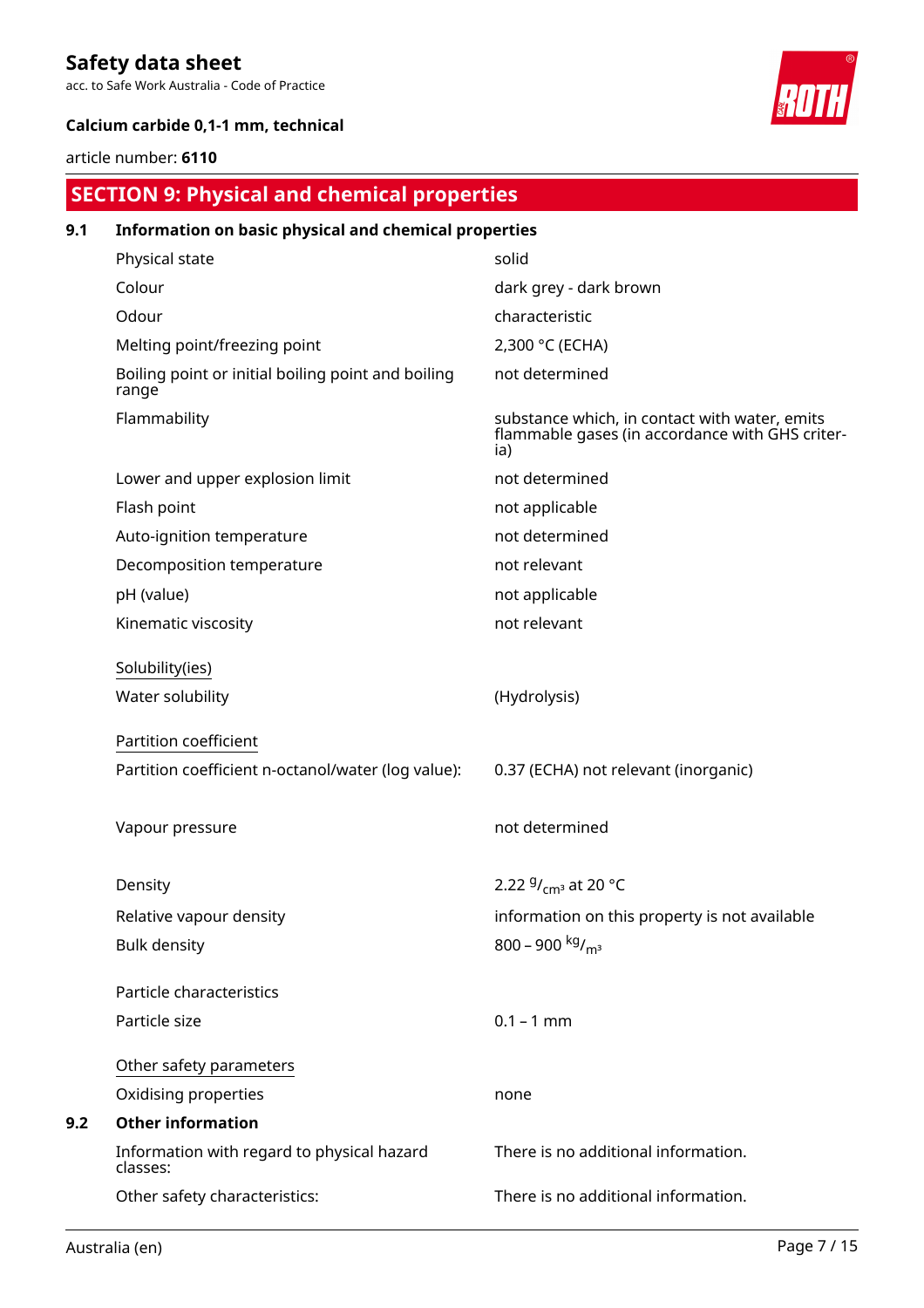acc. to Safe Work Australia - Code of Practice



## **Calcium carbide 0,1-1 mm, technical**

article number: **6110**

## **SECTION 10: Stability and reactivity**

## **10.1 Reactivity**

It's a reactive substance. Reactivity with water.

- **10.2 Chemical stability** Moisture-sensitive.
- **10.3 Possibility of hazardous reactions** Material reacts vigorously with water emitting flammable gases
- **10.4 Conditions to avoid** Protect from moisture.
- **10.5 Incompatible materials**

There is no additional information.

**Release of flammable materials with**

Water

**10.6 Hazardous decomposition products** Hazardous combustion products: see section 5.

## **SECTION 11: Toxicological information**

## **11.1 Information on toxicological effects**

## **Classification acc. to GHS**

## **Acute toxicity**

Shall not be classified as acutely toxic.

## **Acute toxicity**

| <b>Exposure route</b> | <b>Endpoint</b> | <b>Value</b>               | <b>Species</b> | <b>Method</b> | <b>Source</b> |
|-----------------------|-----------------|----------------------------|----------------|---------------|---------------|
| oral                  | LD50            | $>2,000$ mg/ <sub>kg</sub> | rat            |               | <b>ECHA</b>   |
| dermal                | LD50            | $>2,500$ mg/ <sub>kg</sub> | rabbit         |               | <b>ECHA</b>   |

## **Acute toxicity of components of the mixture**

| Name of substance | <b>CAS No</b> | <b>Exposure</b><br>route | <b>Endpoint</b> | Value                      | <b>Species</b>       |
|-------------------|---------------|--------------------------|-----------------|----------------------------|----------------------|
| Calcium oxide     | 1305-78-8     | oral                     | LD50            | $>2,000$ mg/ <sub>kg</sub> | rat                  |
| Calcium oxide     | 1305-78-8     | dermal                   | LD50            | $>2,500$ mg/ <sub>kg</sub> | chinese ham-<br>ster |

## **Skin corrosion/irritation**

Causes skin irritation.

## **Serious eye damage/eye irritation**

Causes serious eye damage.

## **Respiratory or skin sensitisation**

Shall not be classified as a respiratory or skin sensitiser.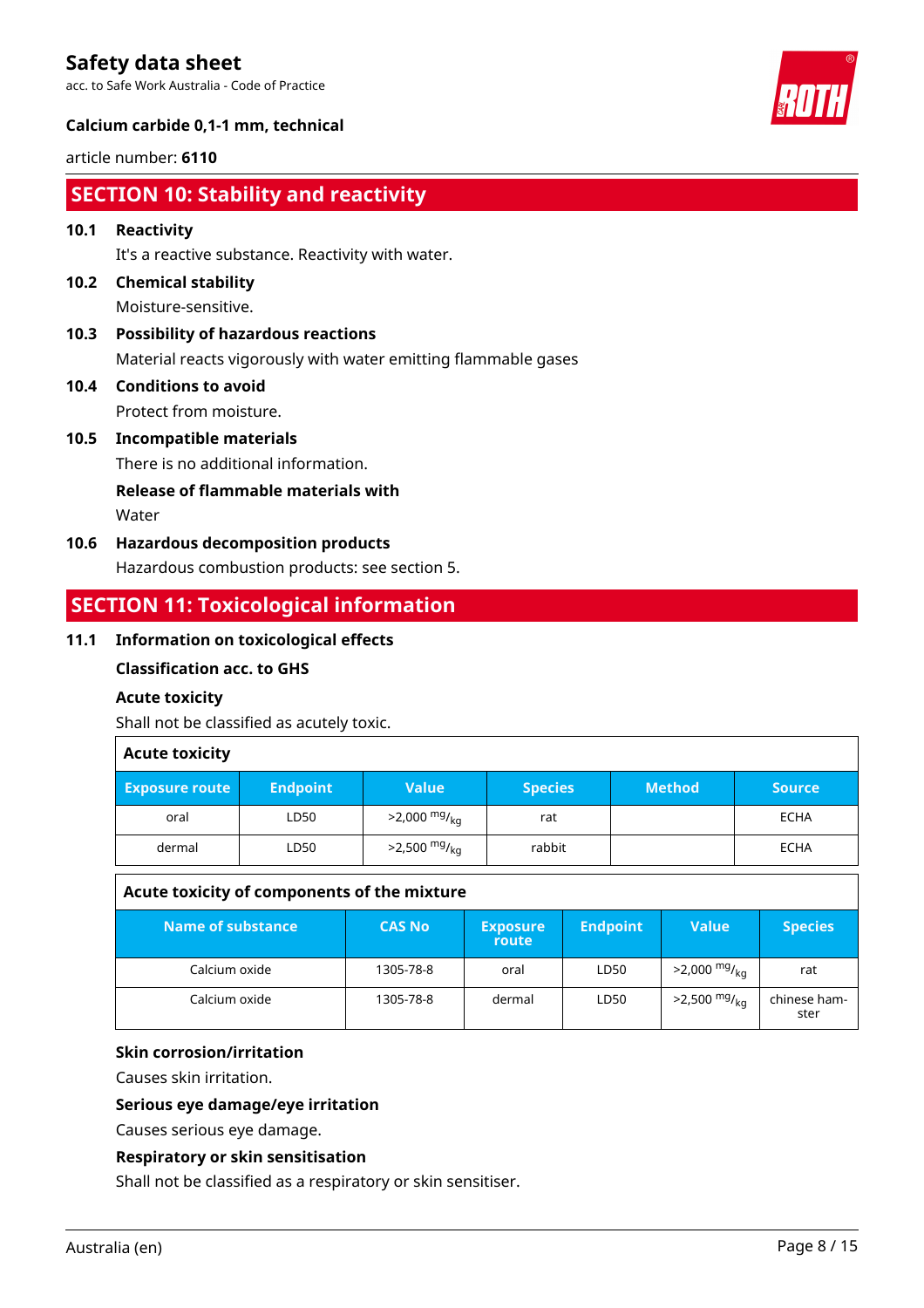acc. to Safe Work Australia - Code of Practice

## **Calcium carbide 0,1-1 mm, technical**

article number: **6110**



## **Germ cell mutagenicity**

Shall not be classified as germ cell mutagenic.

## **Carcinogenicity**

Shall not be classified as carcinogenic.

## **Reproductive toxicity**

Shall not be classified as a reproductive toxicant.

## **Specific target organ toxicity - single exposure**

May cause respiratory irritation.

## **Specific target organ toxicity - repeated exposure**

Shall not be classified as a specific target organ toxicant (repeated exposure).

## **Aspiration hazard**

Shall not be classified as presenting an aspiration hazard.

## **Symptoms related to the physical, chemical and toxicological characteristics**

## **• If swallowed**

Data are not available.

## **• If in eyes**

Causes serious eye damage, risk of blindness

## **• If inhaled**

Irritation to respiratory tract, cough, Dyspnoea

## **• If on skin**

causes skin irritation

## **• Other information**

none

## **11.2 Endocrine disrupting properties**

Not listed.

## **SECTION 12: Ecological information**

## **12.1 Toxicity**

Toxic to aquatic life.

| <b>Aquatic toxicity (acute)</b> |                   |                       |               |                         |  |  |  |  |
|---------------------------------|-------------------|-----------------------|---------------|-------------------------|--|--|--|--|
| <b>Endpoint</b>                 | <b>Value</b>      | <b>Species</b>        | <b>Source</b> | <b>Exposure</b><br>time |  |  |  |  |
| <b>LC50</b>                     | $>50$ mg/         | fish                  | <b>ECHA</b>   | 96 h                    |  |  |  |  |
| EC50                            | 4.62 $mg/1$       | aquatic invertebrates | <b>ECHA</b>   | 48 h                    |  |  |  |  |
| ErC50                           | $46 \frac{mg}{l}$ | algae                 | <b>ECHA</b>   | 72 h                    |  |  |  |  |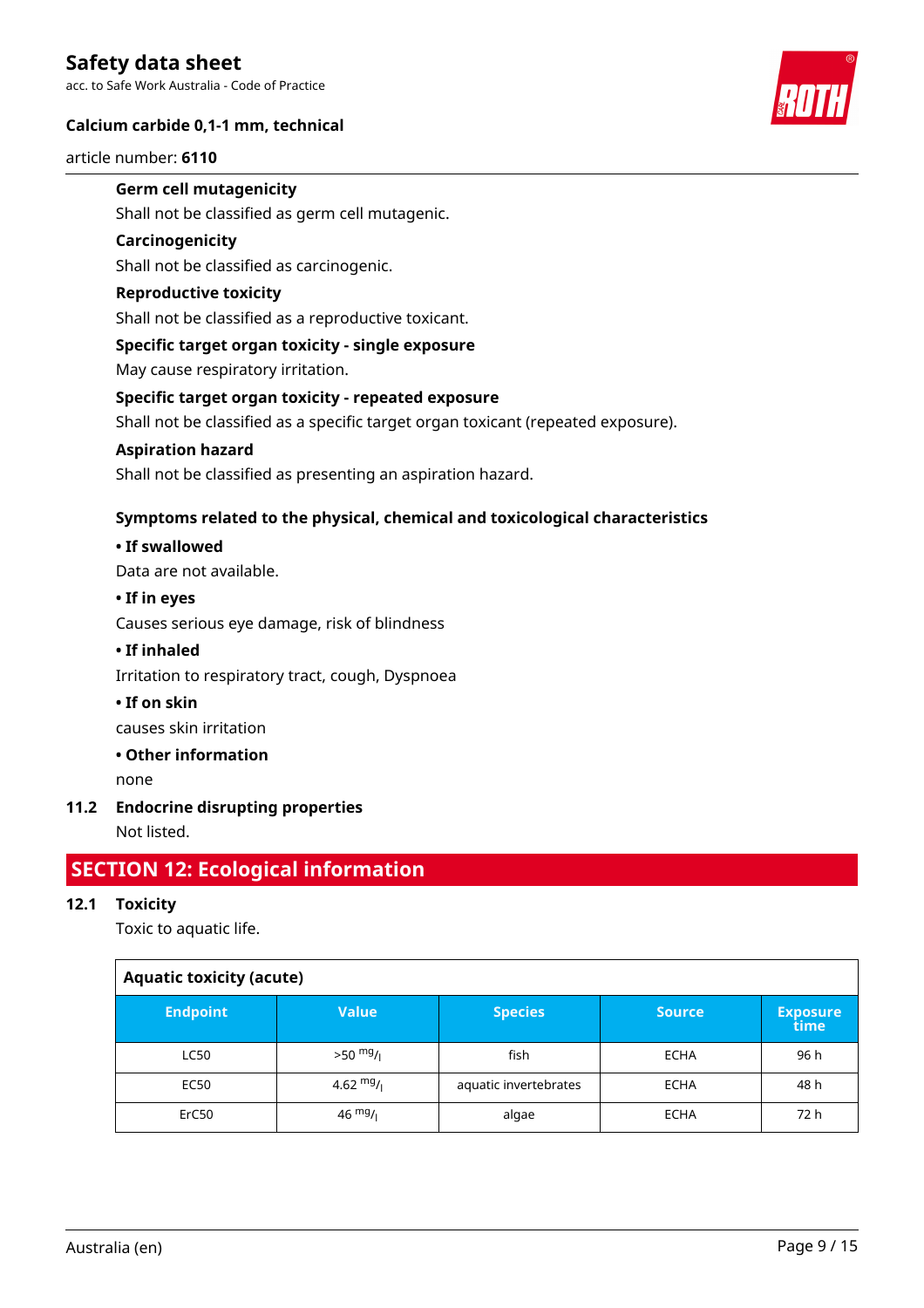acc. to Safe Work Australia - Code of Practice



## **Calcium carbide 0,1-1 mm, technical**

article number: **6110**

| Aquatic toxicity (acute) of components of the mixture |               |                 |             |                       |                         |
|-------------------------------------------------------|---------------|-----------------|-------------|-----------------------|-------------------------|
| Name of sub-<br>stance                                | <b>CAS No</b> | <b>Endpoint</b> | Value       | <b>Species</b>        | <b>Exposure</b><br>time |
| Calcium oxide                                         | 1305-78-8     | <b>LC50</b>     | 50.6 $mg/1$ | fish                  | 96 h                    |
| Calcium oxide                                         | 1305-78-8     | EC50            | 49.1 $mg/$  | aquatic invertebrates | 48 h                    |
| Calcium oxide                                         | 1305-78-8     | ErC50           | 184.6 $mg/$ | algae                 | 72 h                    |

## **Aquatic toxicity (chronic) of components of the mixture**

| Name of sub-<br>stance | <b>CAS No</b> | <b>Endpoint</b> | Value        | <b>Species</b>        | <b>Exposure</b><br>time |
|------------------------|---------------|-----------------|--------------|-----------------------|-------------------------|
| Calcium oxide          | 1305-78-8     | <b>LC50</b>     | 53.1 $mg/1$  | aquatic invertebrates | 14 d                    |
| Calcium oxide          | 1305-78-8     | EC50            | 300.4 $mg/1$ | microorganisms        | 3 h                     |

## **Biodegradation**

The substance is readily biodegradable. The methods for determining the biological degradability are not applicable to inorganic substances.

## **12.2 Process of degradability**

Theoretical Carbon Dioxide: 1.373  $mg/m<sub>0</sub>$ 

## **12.3 Bioaccumulative potential**

Does not significantly accumulate in organisms.

| n-octanol/water (log KOW) |  | 0.37 (ECHA) |
|---------------------------|--|-------------|
|---------------------------|--|-------------|

## **12.4 Mobility in soil**

Data are not available.

## **12.5 Results of PBT and vPvB assessment**

Data are not available.

- **12.6 Endocrine disrupting properties** Not listed.
- **12.7 Other adverse effects**

Data are not available.

## **SECTION 13: Disposal considerations**

## **13.1 Waste treatment methods**



This material and its container must be disposed of as hazardous waste. Dispose of contents/container in accordance with local/regional/national/international regulations.

## **Sewage disposal-relevant information**

Do not empty into drains.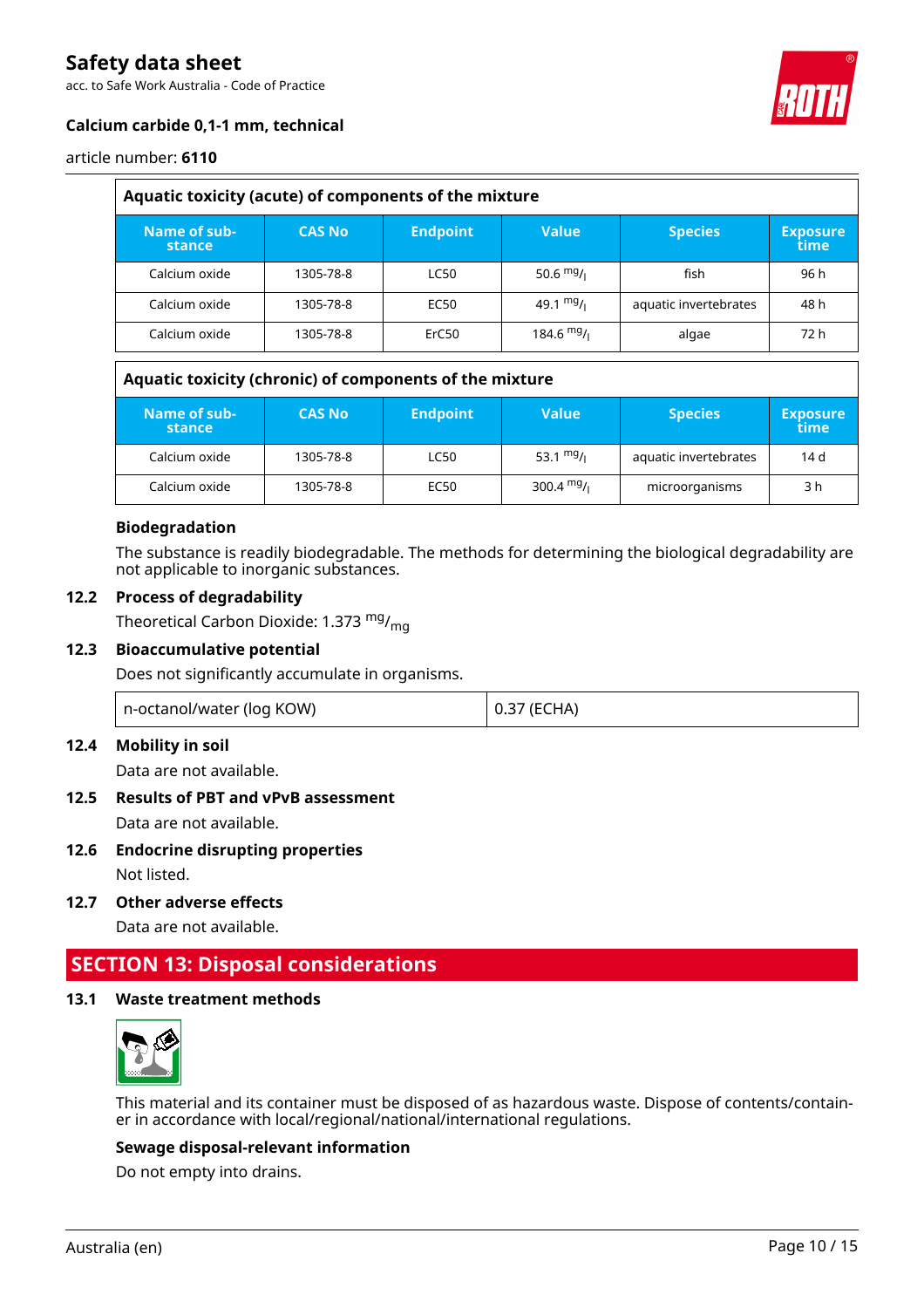acc. to Safe Work Australia - Code of Practice

## **Calcium carbide 0,1-1 mm, technical**

#### article number: **6110**

#### **Waste treatment of containers/packagings**

Only packagings which are approved (e.g. acc. to the Dangerous Goods Regulations) may be used.

## **Relevant provisions relating to waste(Basel Convention)**

#### **Properties of waste which render it hazardous**

 **SECTION 14: Transport information**

**H4.3** Substances or wastes which, in contact with water emit ammable gases<br>**H11** Toxic (Delaved or chronic) Toxic (Delayed or chronic)

### **13.3 Remarks**

Waste shall be separated into the categories that can be handled separately by the local or national waste management facilities. Please consider the relevant national or regional provisions.

| 14.1 | <b>UN number</b>                    |                                                                            |
|------|-------------------------------------|----------------------------------------------------------------------------|
|      | <b>UN RTDG</b>                      | UN.<br>1402                                                                |
|      | IMDG-Code                           | <b>UN 1402</b>                                                             |
|      | <b>ICAO-TI</b>                      | <b>UN 1402</b>                                                             |
| 14.2 | UN proper shipping name             |                                                                            |
|      | <b>UN RTDG</b>                      | <b>CALCIUM CARBIDE</b>                                                     |
|      | IMDG-Code                           | <b>CALCIUM CARBIDE</b>                                                     |
|      | <b>ICAO-TI</b>                      | Calcium carbide                                                            |
| 14.3 | <b>Transport hazard class(es)</b>   |                                                                            |
|      | <b>UN RTDG</b>                      | 4.3                                                                        |
|      | IMDG-Code                           | 4.3                                                                        |
|      | <b>ICAO-TI</b>                      | 4.3                                                                        |
| 14.4 | <b>Packing group</b>                |                                                                            |
|      | <b>UN RTDG</b>                      | I                                                                          |
|      | IMDG-Code                           | L                                                                          |
|      | <b>ICAO-TI</b>                      | I                                                                          |
| 14.5 | <b>Environmental hazards</b>        | non-environmentally hazardous acc. to the dan-<br>gerous goods regulations |
| 14.6 | <b>Special precautions for user</b> |                                                                            |

There is no additional information.

**14.7 Transport in bulk according to Annex II of MARPOL and the IBC Code** The cargo is not intended to be carried in bulk.

## **14.8 Information for each of the UN Model Regulations**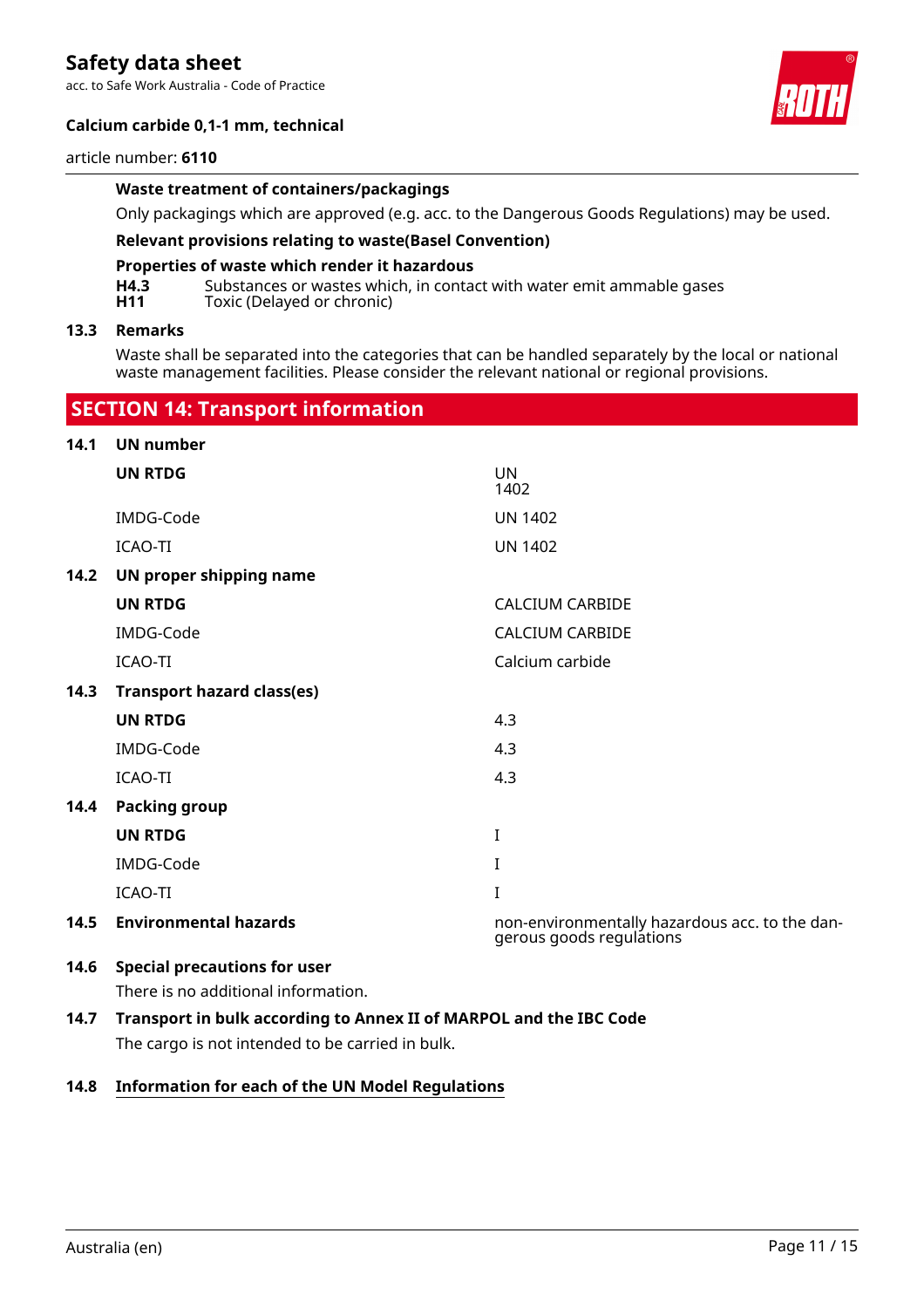acc. to Safe Work Australia - Code of Practice



## **Calcium carbide 0,1-1 mm, technical**

article number: **6110**

| Transport informationNational regulationsAdditional information(UN RTDG)           |                                 |  |  |
|------------------------------------------------------------------------------------|---------------------------------|--|--|
| <b>UN number</b>                                                                   | 1402                            |  |  |
| <b>Class</b>                                                                       | 4.3                             |  |  |
| <b>Packing group</b>                                                               | $\bf{I}$                        |  |  |
| <b>Danger label(s)</b>                                                             | 4.3                             |  |  |
|                                                                                    |                                 |  |  |
| <b>Special provisions (SP)</b>                                                     | 951<br><b>UN RTDG</b>           |  |  |
| <b>Excepted quantities (EQ)</b>                                                    | E <sub>0</sub><br>UN RTDG       |  |  |
| <b>Limited quantities (LQ)</b>                                                     | 0<br><b>UN RTDG</b>             |  |  |
| <b>International Maritime Dangerous Goods Code (IMDG) - Additional information</b> |                                 |  |  |
| Proper shipping name                                                               | <b>CALCIUM CARBIDE</b>          |  |  |
| Particulars in the shipper's declaration                                           | UN1402, CALCIUM CARBIDE, 4.3, I |  |  |
| Marine pollutant                                                                   |                                 |  |  |
| Danger label(s)                                                                    | 4.3                             |  |  |
|                                                                                    |                                 |  |  |
| Excepted quantities (EQ)                                                           | E <sub>0</sub>                  |  |  |
| Limited quantities (LQ)                                                            | 0                               |  |  |
| EmS                                                                                | $F-G, S-N$                      |  |  |
| Stowage category                                                                   | B                               |  |  |
| International Civil Aviation Organization (ICAO-IATA/DGR) - Additional information |                                 |  |  |
| Proper shipping name                                                               | Calcium carbide                 |  |  |
| Particulars in the shipper's declaration                                           | UN1402, Calcium carbide, 4.3, I |  |  |
| Danger label(s)                                                                    | 4.3                             |  |  |
|                                                                                    |                                 |  |  |
| Excepted quantities (EQ)                                                           | E <sub>0</sub>                  |  |  |

## **SECTION 15: Regulatory information**

**15.1 Safety, health and environmental regulations/legislation specific for the substance or mixture** There is no additional information.

**National regulations(Australia)**

**Australian Inventory of Chemical Substances(AICS)**

Substance is listed.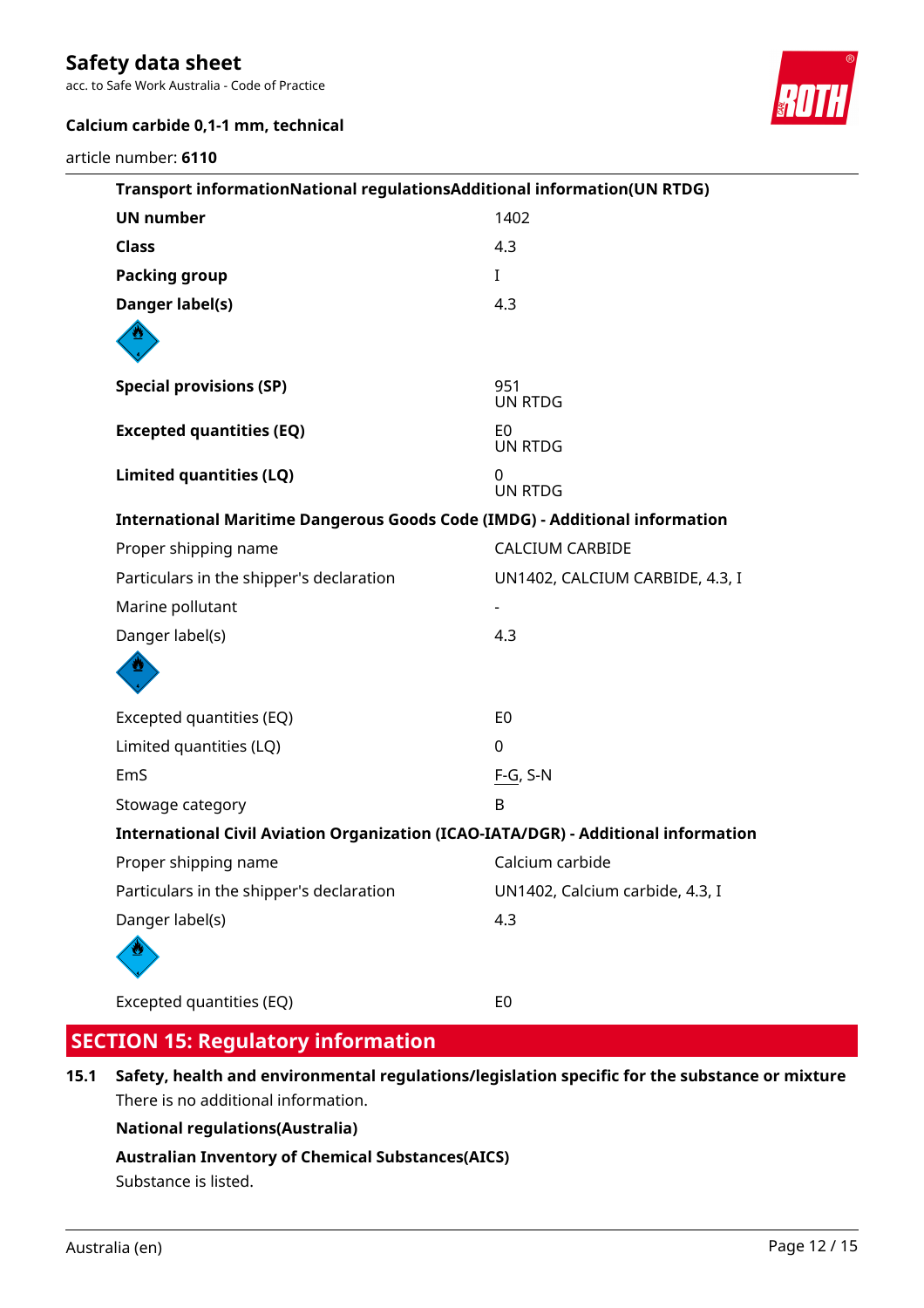acc. to Safe Work Australia - Code of Practice





article number: **6110**

## **Other information**

Directive 94/33/EC on the protection of young people at work. Observe employment restrictions under the Maternity Protection Directive (92/85/EEC) for expectant or nursing mothers.

## **National inventories**

| <b>Country</b> | <b>Inventory</b> | <b>Status</b>       |
|----------------|------------------|---------------------|
| AU             | <b>AICS</b>      | substance is listed |
| CA             | <b>DSL</b>       | substance is listed |
| <b>CN</b>      | <b>IECSC</b>     | substance is listed |
| EU             | ECSI             | substance is listed |
| EU             | REACH Reg.       | substance is listed |
| JP             | <b>CSCL-ENCS</b> | substance is listed |
| KR             | KECI             | substance is listed |
| МX             | INSQ             | substance is listed |
| <b>NZ</b>      | NZIOC            | substance is listed |
| <b>PH</b>      | <b>PICCS</b>     | substance is listed |
| <b>TR</b>      | <b>CICR</b>      | substance is listed |
| TW             | <b>TCSI</b>      | substance is listed |
| US             | <b>TSCA</b>      | substance is listed |

#### **Legend**

| AICS  | Australian Inventory of Chemical Substances                             |
|-------|-------------------------------------------------------------------------|
| CICR  | Chemical Inventory and Control Regulation                               |
|       | CSCL-ENCS List of Existing and New Chemical Substances (CSCL-ENCS)      |
| DSL.  | Domestic Substances List (DSL)                                          |
| ECSI  | EC Substance Inventory (EINECS, ELINCS, NLP)                            |
| IECSC | Inventory of Existing Chemical Substances Produced or Imported in China |
| INSO  | National Inventory of Chemical Substances                               |
| KECI  | Korea Existing Chemicals Inventory                                      |
| NZIoC | New Zealand Inventory of Chemicals                                      |
| PICCS | Philippine Inventory of Chemicals and Chemical Substances (PICCS)       |
|       | REACH Reg. REACH registered substances                                  |
| TCSI  | Taiwan Chemical Substance Inventory                                     |
| TSCA  | Toxic Substance Control Act                                             |
|       |                                                                         |

## **15.2 Chemical Safety Assessment**

No Chemical Safety Assessment has been carried out for this substance.

## **SECTION 16: Other information**

## **Abbreviations and acronyms**

| Abbr.         | <b>Descriptions of used abbreviations</b>                                                                                                                                           |
|---------------|-------------------------------------------------------------------------------------------------------------------------------------------------------------------------------------|
| CAS           | Chemical Abstracts Service (service that maintains the most comprehensive list of chemical substances)                                                                              |
| DGR.          | Dangerous Goods Regulations (see IATA/DGR)                                                                                                                                          |
| DNEL          | Derived No-Effect Level                                                                                                                                                             |
| EC50          | Effective Concentration 50 %. The EC50 corresponds to the concentration of a tested substance causing<br>50 % changes in response (e.g. on growth) during a specified time interval |
| <b>FINFCS</b> | European Inventory of Existing Commercial Chemical Substances                                                                                                                       |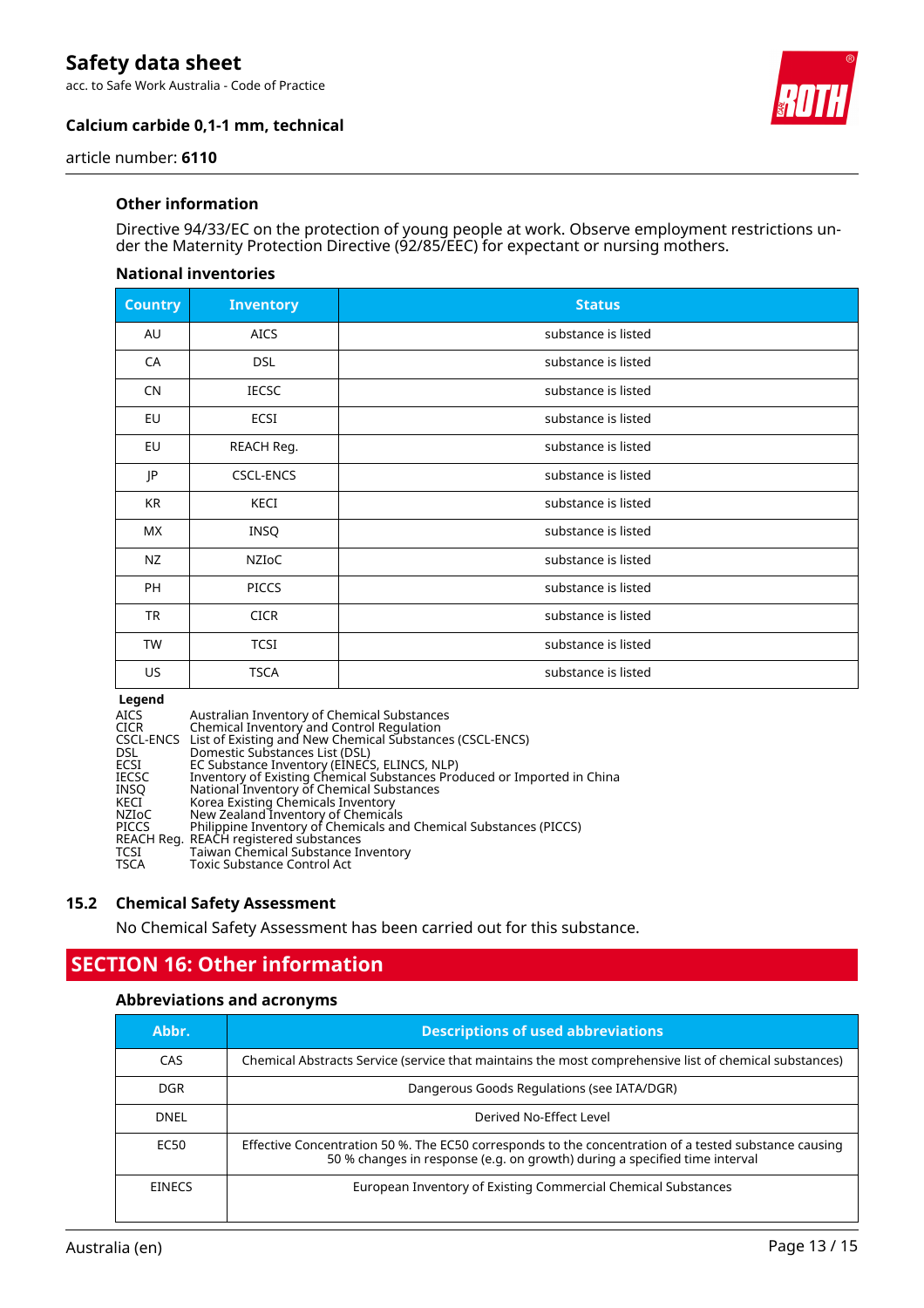acc. to Safe Work Australia - Code of Practice



## **Calcium carbide 0,1-1 mm, technical**

### article number: **6110**

| Abbr.           | <b>Descriptions of used abbreviations</b>                                                                                                                                        |
|-----------------|----------------------------------------------------------------------------------------------------------------------------------------------------------------------------------|
| <b>ELINCS</b>   | European List of Notified Chemical Substances                                                                                                                                    |
| EmS             | <b>Emergency Schedule</b>                                                                                                                                                        |
| ErC50           | $\equiv$ EC50: in this method, that concentration of test substance which results in a 50 % reduction in either<br>growth (EbC50) or growth rate (ErC50) relative to the control |
| Eye Dam.        | Seriously damaging to the eye                                                                                                                                                    |
| Eye Irrit.      | Irritant to the eye                                                                                                                                                              |
| <b>GHS</b>      | "Globally Harmonized System of Classification and Labelling of Chemicals" developed by the United Na-<br>tions                                                                   |
| <b>IATA</b>     | <b>International Air Transport Association</b>                                                                                                                                   |
| <b>IATA/DGR</b> | Dangerous Goods Regulations (DGR) for the air transport (IATA)                                                                                                                   |
| <b>ICAO</b>     | International Civil Aviation Organization                                                                                                                                        |
| ICAO-TI         | Technical instructions for the safe transport of dangerous goods by air                                                                                                          |
| <b>IMDG</b>     | International Maritime Dangerous Goods Code                                                                                                                                      |
| IMDG-Code       | International Maritime Dangerous Goods Code                                                                                                                                      |
| <b>LC50</b>     | Lethal Concentration 50%: the LC50 corresponds to the concentration of a tested substance causing 50 %<br>lethality during a specified time interval                             |
| LD50            | Lethal Dose 50 %: the LD50 corresponds to the dose of a tested substance causing 50 % lethality during a<br>specified time interval                                              |
| <b>MARPOL</b>   | International Convention for the Prevention of Pollution from Ships (abbr. of "Marine Pollutant")                                                                                |
| <b>NLP</b>      | No-Longer Polymer                                                                                                                                                                |
| <b>PBT</b>      | Persistent, Bioaccumulative and Toxic                                                                                                                                            |
| <b>PNEC</b>     | <b>Predicted No-Effect Concentration</b>                                                                                                                                         |
| Skin Corr.      | Corrosive to skin                                                                                                                                                                |
| Skin Irrit.     | Irritant to skin                                                                                                                                                                 |
| <b>STOT SE</b>  | Specific target organ toxicity - single exposure                                                                                                                                 |
| <b>UN RTDG</b>  | UN Recommendations on the Transport of Dangerous Good                                                                                                                            |
| vPvB            | Very Persistent and very Bioaccumulative                                                                                                                                         |

## **Key literature references and sources for data**

Safe Work Australia's Code of Practice for Labelling of Workplace Hazardous Chemicals (under WHS Regulations).

UN Recommendations on the Transport of Dangerous Good. International Maritime Dangerous Goods Code (IMDG). Dangerous Goods Regulations (DGR) for the air transport (IATA).

## **List of relevant phrases (code and full text as stated in chapter 2 and 3)**

| Code             | <b>Text</b>                                                                     |
|------------------|---------------------------------------------------------------------------------|
| H <sub>260</sub> | In contact with water releases flammable gases, which may ignite spontaneously. |
| H315             | Causes skin irritation.                                                         |
| H318             | Causes serious eye damage.                                                      |
| H335             | May cause respiratory irritation.                                               |